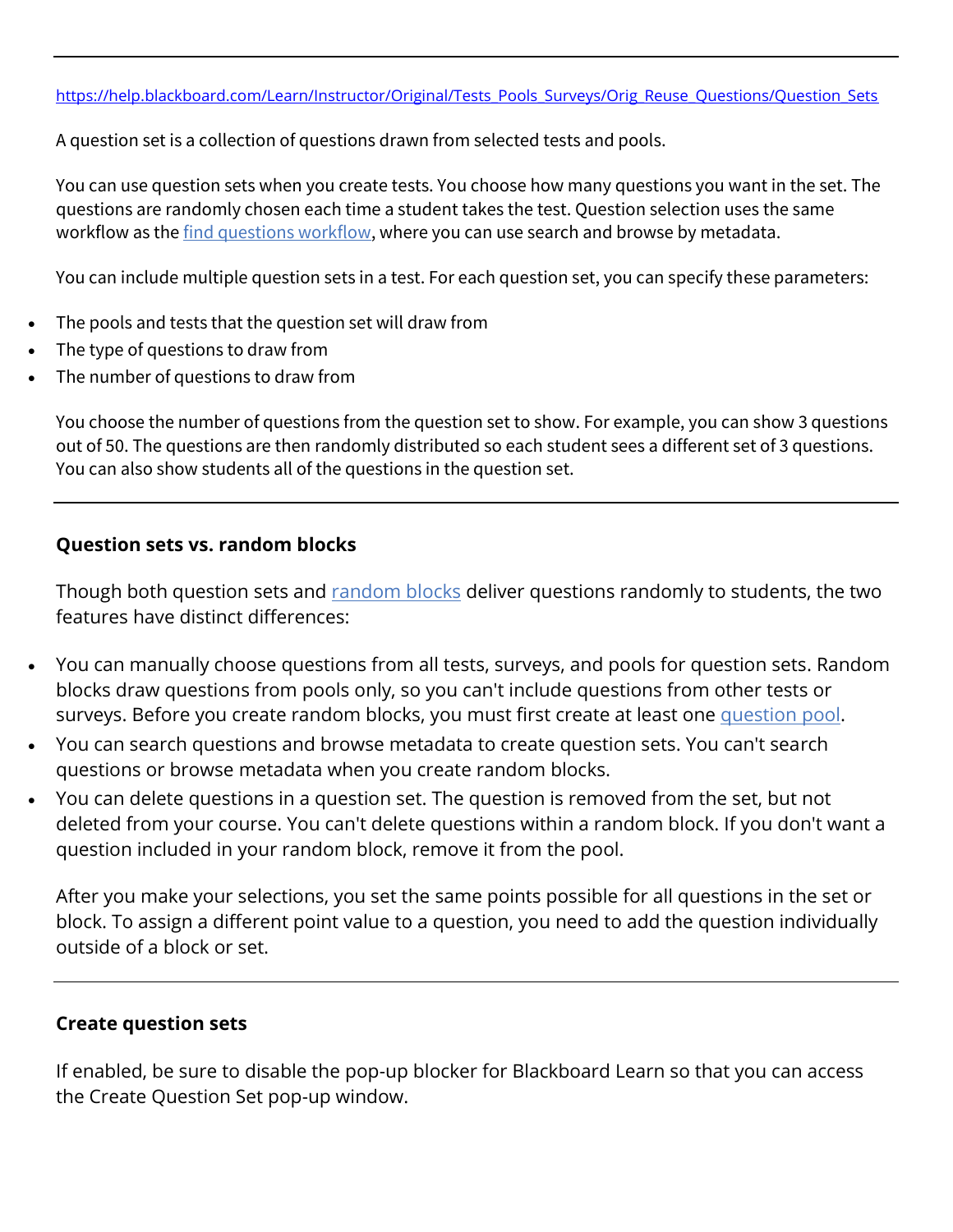| Test Canvas: Test 1: Research Methods |                                                                            |  |                         |  |  |
|---------------------------------------|----------------------------------------------------------------------------|--|-------------------------|--|--|
| Create Question $\vee$                | Reuse Question V                                                           |  | <b>Upload Questions</b> |  |  |
|                                       | <b>Create Question Set</b><br>Create Random Block<br><b>Find Questions</b> |  |                         |  |  |

- 1. Access the test. From the Reuse Question menu, select Create Question Set.
- 2. In the pop-up window, search for questions in the Browse Criteria panel. Expand the criteria sections and select specific criteria. You can search within pools, tests, question types, categories, topics, levels of difficulty, and keywords. All questions meeting those criteria appear. You can also use the Search current results box to type a phrase, word, or part of a word to find matching questions.
- 3. Select the check boxes for the questions you want to add. The questions appear in the Selected Questions area at the bottom of the screen. You can expand the area to view your list of questions. Select the red X next to a question to remove it. The question is removed from the collection, but not deleted from your course.



4. Select Submit. The questions are added to the question set on the Test Canvas.

# **Edit question sets**

On the Test Canvas, locate the question set. The question set shows the total number of questions in the set, and the number of questions to display. The default is one.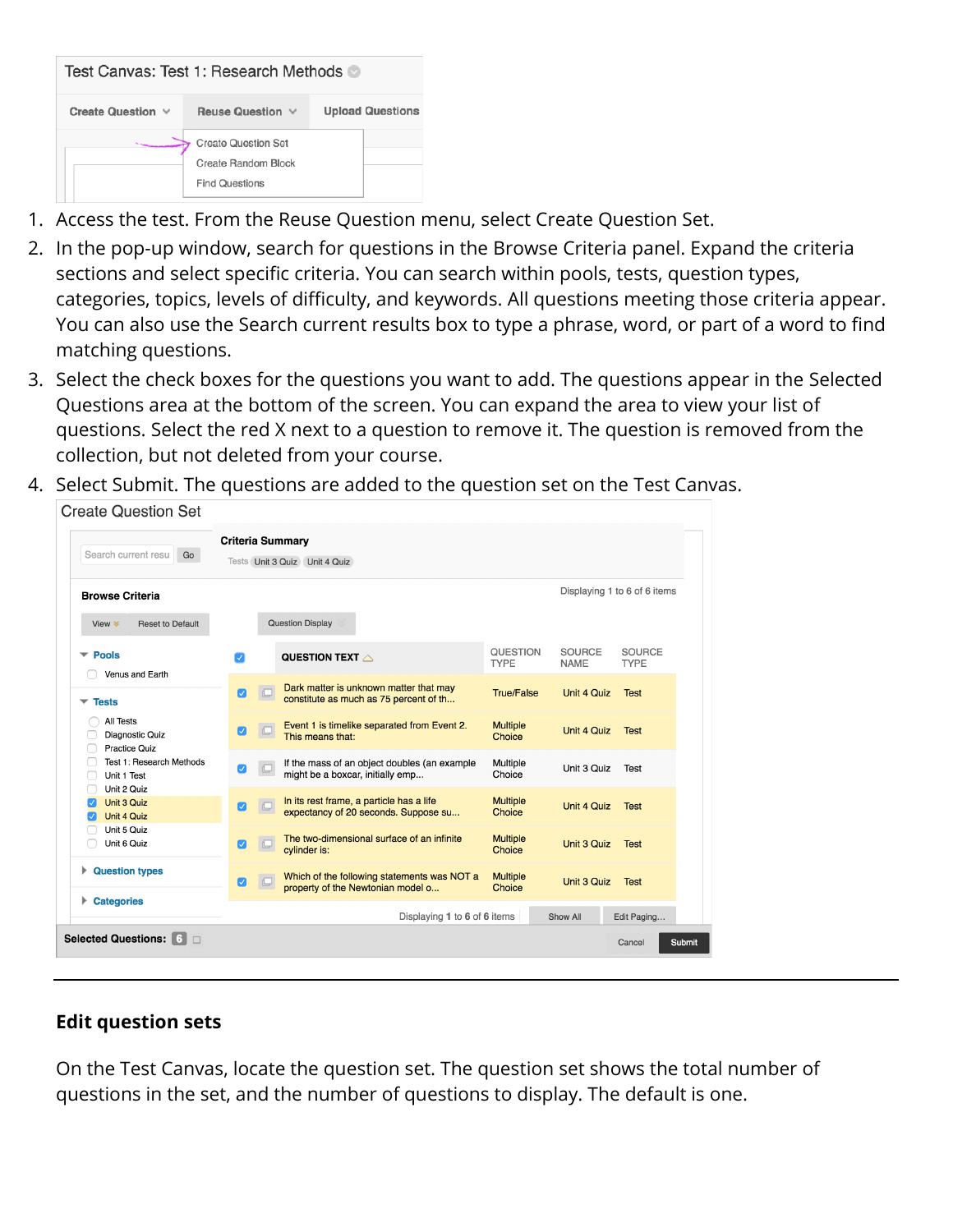| <b>&amp; Question Set</b><br>-1.                      |                                                                                  | Points per question: 10          |
|-------------------------------------------------------|----------------------------------------------------------------------------------|----------------------------------|
| <b>Total Questions:</b><br>3                          |                                                                                  | Total Points: 10                 |
| Number of<br>$\mathbf{1}$<br>Questions to<br>display: |                                                                                  |                                  |
| <b>Questions in the Set</b>                           |                                                                                  |                                  |
| <b>Add Questions</b>                                  |                                                                                  |                                  |
| <b>Remove Question</b>                                | <b>Question Display</b>                                                          |                                  |
| <b>QUESTION</b><br><b>TYPE</b>                        | <b>QUESTION TEXT</b>                                                             | <b>ALIGNMENT</b><br><b>COUNT</b> |
| Multiple<br>Choice                                    | To say a scientific hypothesis is relevant means:                                | 0                                |
| Multiple<br>Choice                                    | One of Galileo's contributions to understanding the laws of motion<br>was his re | 0                                |

You can change the number in the Number of Questions to display box.

In the Points per question box, type the points students can earn for each question in the set. For example, if you set it to 10, and the question set presents 2 out of 5 questions, the question set has a total of 20 points that students can earn for correct answers. You can't assign separate point values for individual questions in the same question set. So, you may want to only include questions of approximately the same difficulty.

Because of the randomized format of question sets, use caution when you refer to specific question content or numbering. The questions that appear will change with each attempt.

# **Add questions to the set**:

From the question set, expand Questions in the Set. Select Add Questions.

In the pop-up window, use the criteria to find and select the questions to **add** to the questions that are already in the set. Select Submit.

# **Remove questions from the set**:

Select the questions and select Remove Question. The question is removed from the set, but not deleted from your course.

# **Question Sets**

A question set is a collection of questions drawn from selected tests and pools.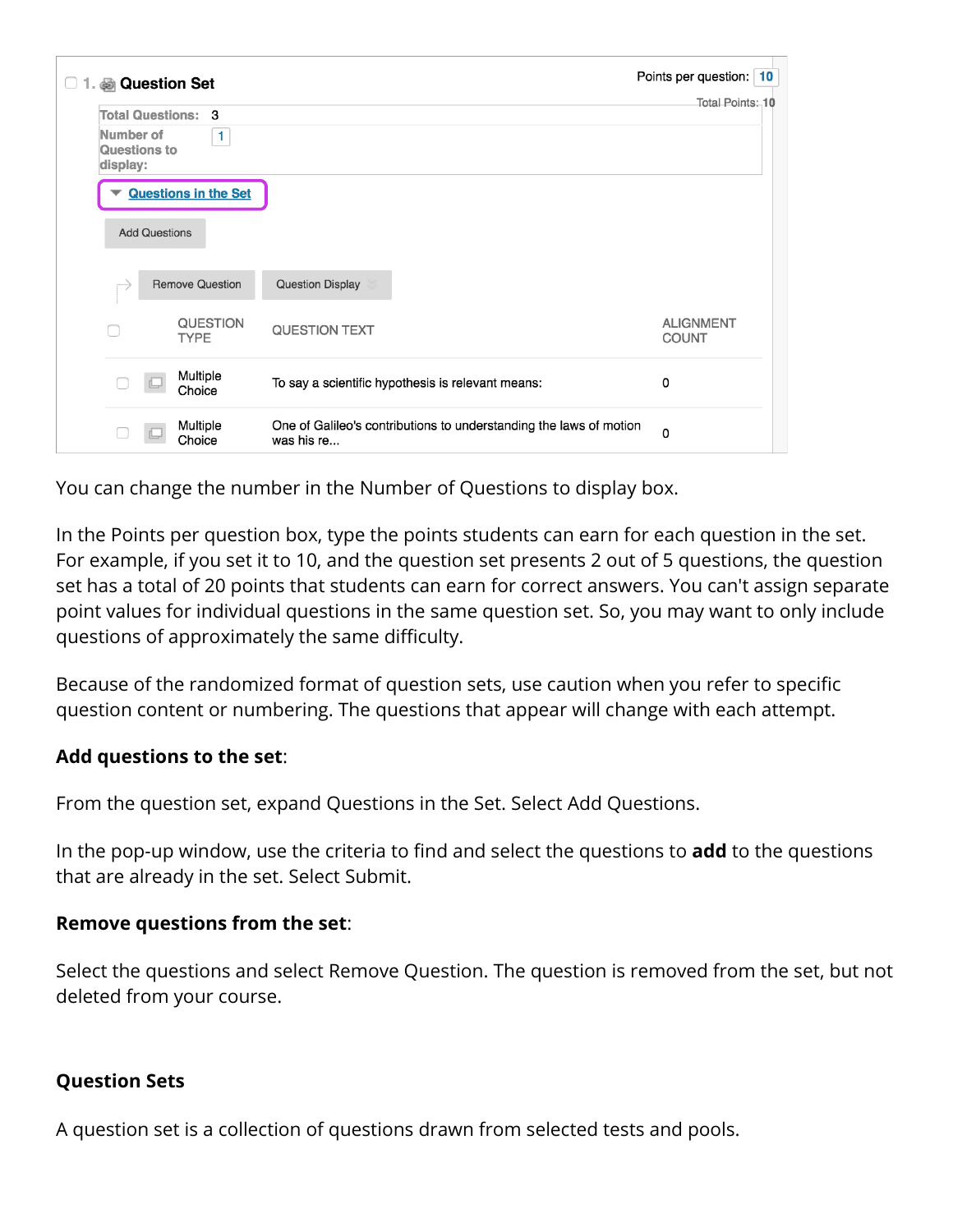You can use question sets when you create tests. You choose how many questions you want in the set. The questions are randomly chosen each time a student takes the test. Question selection uses the same workflow as the [find questions workflow,](https://help.blackboard.com/Learn/Instructor/Original/Tests_Pools_Surveys/Reuse_Questions#find) where you can use search and browse by metadata.

You can include multiple question sets in a test. For each question set, you can specify these parameters:

- The pools and tests that the question set will draw from
- The type of questions to draw from
- The number of questions to draw from

You choose the number of questions from the question set to show. For example, you can show 3 questions out of 50. The questions are then randomly distributed so each student sees a different set of 3 questions. You can also show students all of the questions in the question set.

[https://help.blackboard.com/Learn/Instructor/Original/Tests\\_Pools\\_Surveys/Orig\\_Reuse\\_Questions/Random](https://help.blackboard.com/Learn/Instructor/Original/Tests_Pools_Surveys/Orig_Reuse_Questions/Random_Block) [\\_Block](https://help.blackboard.com/Learn/Instructor/Original/Tests_Pools_Surveys/Orig_Reuse_Questions/Random_Block)

### Random Blocks

## **About random blocks**

- Random blocks draw questions from pools only. You can use more than one pool to draw your questions from. You must first create at least one question pool.
- You can't add a random block of questions from another test or survey.
- You can't include a random block in a survey or a pool.
- You choose the number of questions to show from the random block to show. For example, you can show 3 questions out of 50. The questions are then randomly distributed so each student sees a different set of 3 questions.
- You can show students all of the questions in the random block. Questions are randomized for each student.

#### **Create a random block of questions**

When you add questions as a random block, each question is linked, not copied. So, if you change the original question, the revised version of the question appears.

If enabled, be sure to disable the pop-up blocker for Blackboard Learn so you can access the Create Random Block pop-up window.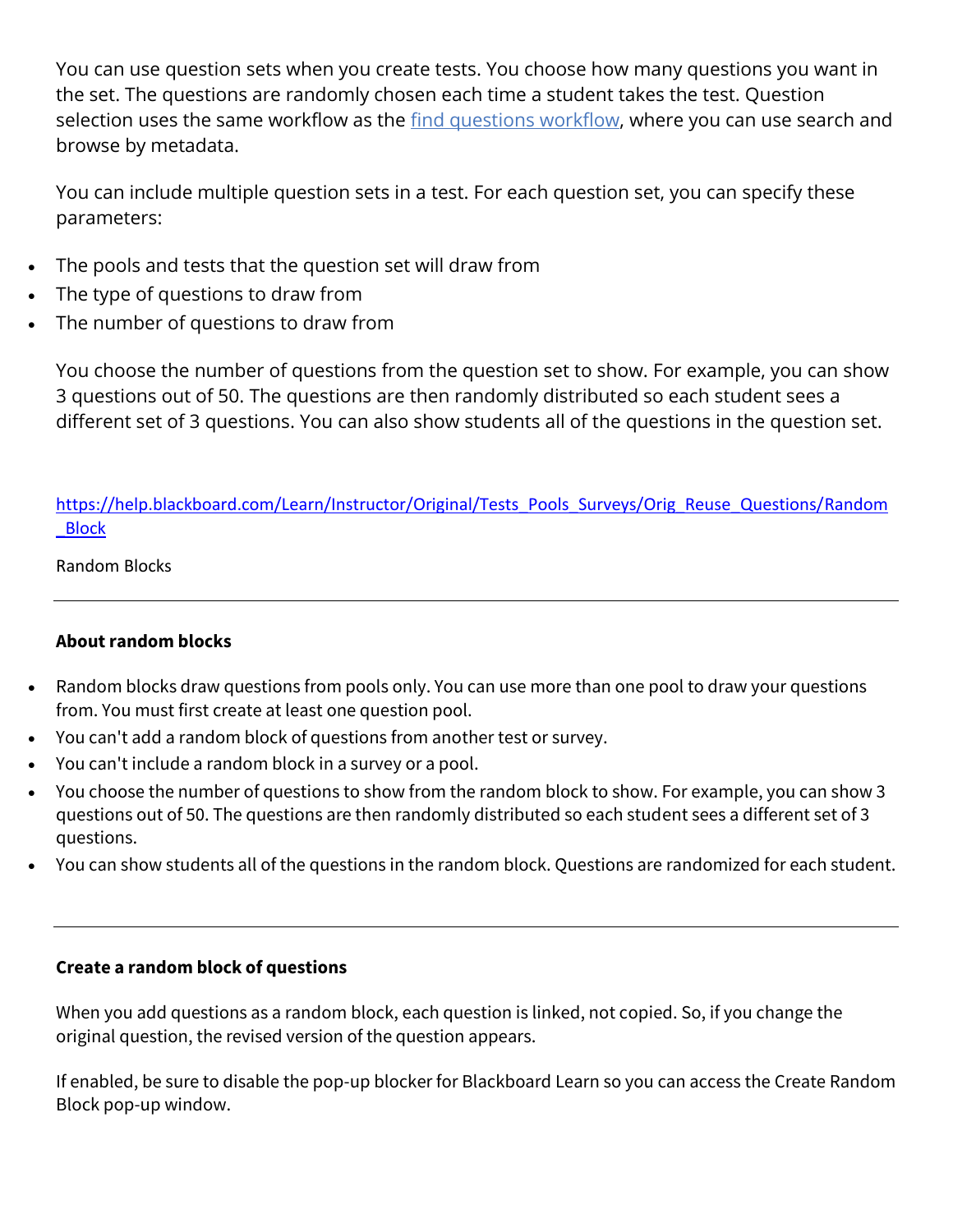| 16. Random Block                      |                                                          |   | Points per question: 10<br><b>Total Points: 10</b> |  |
|---------------------------------------|----------------------------------------------------------|---|----------------------------------------------------|--|
| display and points.                   | Success: Random block saved. Edit number of questions to | ⊗ | Update Points: 5<br>Cancel<br><b>Submit</b>        |  |
| Total<br>Questions:                   | 15                                                       |   |                                                    |  |
| Number of<br>Questions to<br>display: | Questions to display in the block: 10                    |   | Cancel<br><b>Submit</b>                            |  |
| <b>Source Pool:</b>                   | The Basics, Venus and Earth                              |   |                                                    |  |
| Question<br><b>Types:</b>             | <b>Multiple Choice</b>                                   |   |                                                    |  |

- 1. Access the test. From the Reuse Question menu, select Create Random Block.
- 2. In the pop-up window, select the check boxes for one or more pools.
- 3. Select the check box for at least one question type to include. All questions that meet the criteria appear.
- 4. Select Submit. The Test Canvas appears and displays a success message. The random block of questions is added to the test.
- 5. Select Number of Questions to display to access the pop-up box and type the number of questions you want students to see. Select Submit.
- 6. Select Points per question to access the pop-up box. Type a point value. This point value is assigned to each question in the random block. You can't assign separate point values for individual questions in the same random block. So, you may want to only include questions of approximately the same difficulty.
- 7. Select Preview questions that match selected criteria to expand or collapse the list of questions. You can view and edit individual questions.

*You can't delete questions within a random block. If you don't want a question to be included in your random block, remove it from the pool it appears in.*

#### **Edit and delete random blocks**

Access a random block's menu to edit or delete it. On the Test Canvas, you can change the point value for each question in the random block or the number of questions you want used in the test.

Pools

[https://help.blackboard.com/Learn/Instructor/Original/Tests\\_Pools\\_Surveys/Orig\\_Reuse\\_Questions/Quest](https://help.blackboard.com/Learn/Instructor/Original/Tests_Pools_Surveys/Orig_Reuse_Questions/Question_Pools) [ion\\_Pools](https://help.blackboard.com/Learn/Instructor/Original/Tests_Pools_Surveys/Orig_Reuse_Questions/Question_Pools)

A question pool is a collection of questions that is stored for repeated use.

You can use pools to create tests and surveys. You can also export and import pools for use in tests in other courses.

Questions in a pool are almost identical to test questions. They can contain feedback, metadata, and all the other elements of a test question, but they don't contain point values.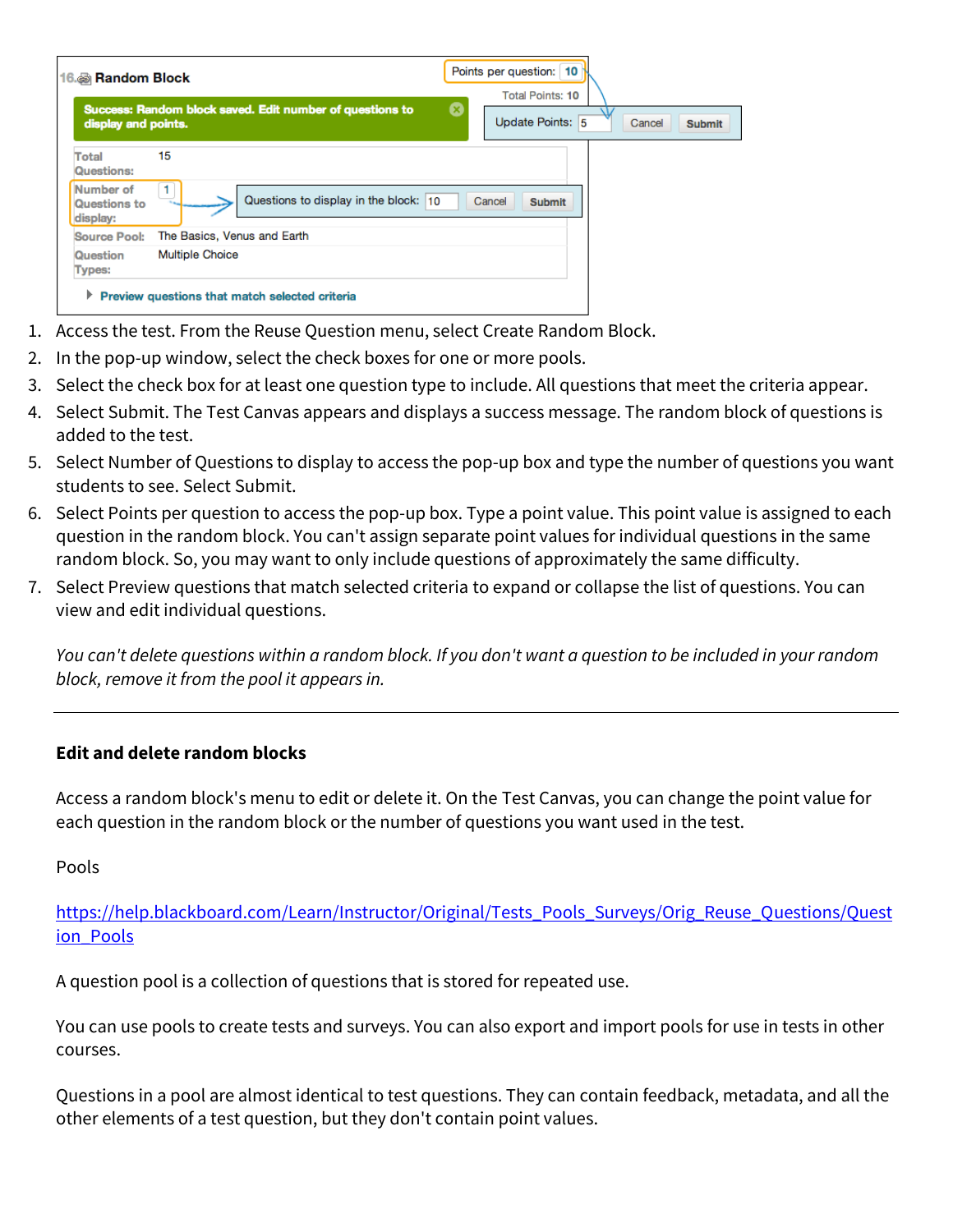Instructors typically use pools to create a database of questions they can reuse in multiple tests. For example, an instructor for a Sustainable Living course can create a question pool for each of the central topics taught: Diet, Housing, and Energy. The instructor can then use these pools in multiple tests and in other courses.



## **Pool Canvas**

From the Pool Canvas, you can manage and search for questions to add to a pool. You can edit the pool name and instructions, create or edit questions, and upload questions. You can also delete them or change the point values.

When you select pool questions for a test, links are created between the test and the pool questions. So, if you change the original question, the revised version of the question appears.

When you create pool questions intended for use in ungraded surveys, you must select correct answers. Then, you can use the questions in tests as well as surveys. Answers are ignored after the questions are added to a survey.

You can also use question pools to [import and export test questions using the QTI standard.](https://help.blackboard.com/Learn/Instructor/Original/Tests_Pools_Surveys/Orig_Reuse_Questions/Question_Pools#qti_import)

#### **Build a pool**

- 1. On the Control Panel, expand the Course Tools section and select Tests, Surveys, and Pools.
- 2. On the Tests, Surveys, and Pools page, select Pools.
- 3. On the Pools page, select Build Pool.
- 4. Complete the Pool Information page and select Submit.
- 5. To add questions, you can use Create Questions, Find Questions, and Upload Questions.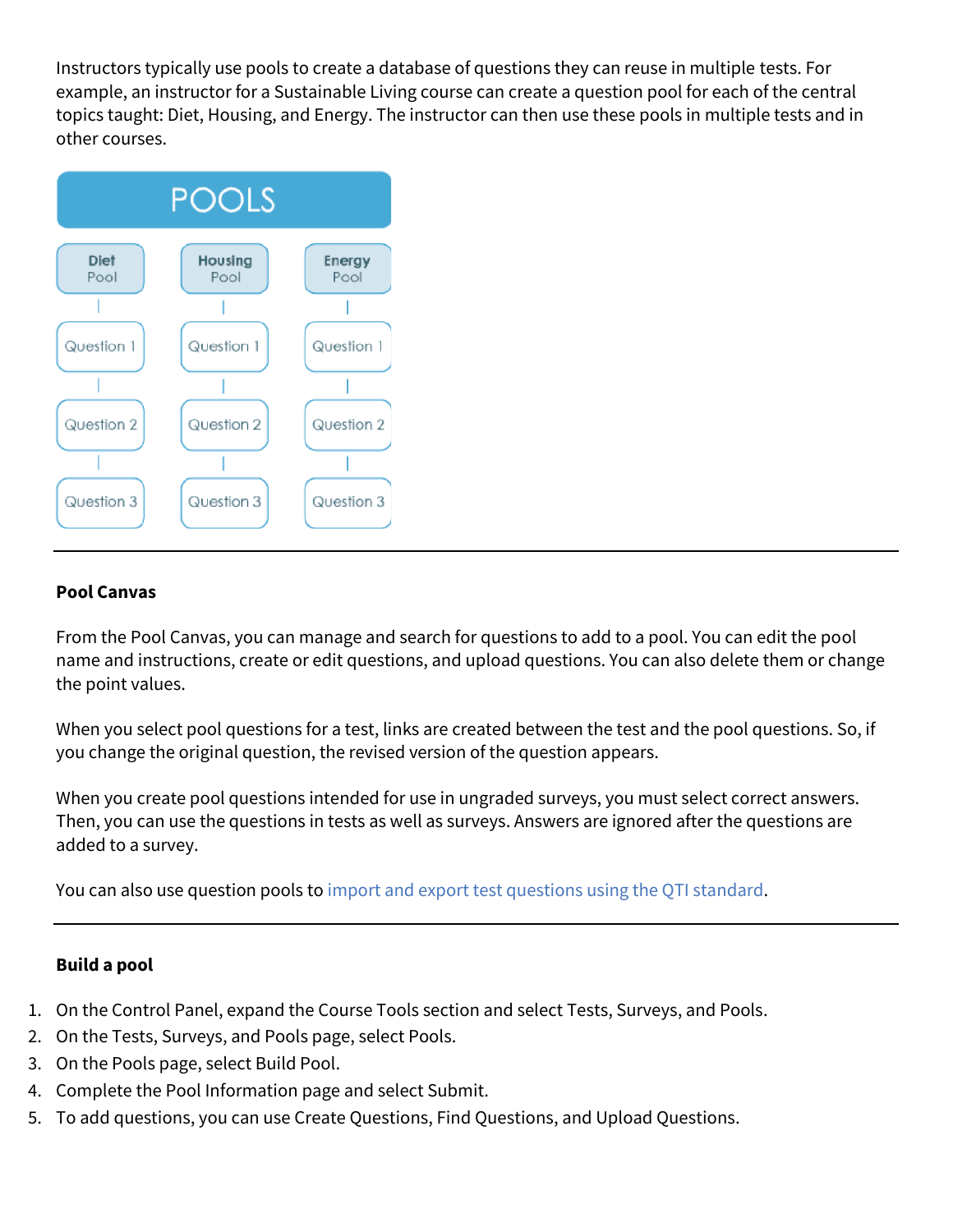When you select Find Questions, you can choose from existing tests in your course and any tests you've imported from other courses. If you have no tests, the section is blank.

### [More on importing tests](https://help.blackboard.com/Learn/Instructor/Original/Tests_Pools_Surveys/Reuse_Questions/Import_or_Export_Tests_Surveys_and_Pools)

| <b>Find Questions</b>                                                                                                                                                                                                      |                                            |                                                                 |                         |               |                                |                              |
|----------------------------------------------------------------------------------------------------------------------------------------------------------------------------------------------------------------------------|--------------------------------------------|-----------------------------------------------------------------|-------------------------|---------------|--------------------------------|------------------------------|
| Questions are organized by the Criteria listed on the page. Use the Criteria drop-down lists to search for questions to add to<br>the test. Click Submit to finish. Click Cancel to return to the previous page. More Help |                                            |                                                                 |                         |               |                                |                              |
| Search current re:<br>Go                                                                                                                                                                                                   | <b>Criteria Summary</b><br>Pools All Pools |                                                                 |                         |               |                                |                              |
| <b>Browse Criteria</b>                                                                                                                                                                                                     |                                            |                                                                 |                         |               | Displaying 1 to 13 of 13 items |                              |
| Reset to Default<br>View $*$                                                                                                                                                                                               | □                                          | QUESTION TEXT $\triangle$                                       | QUESTION<br><b>TYPE</b> | <b>POINTS</b> | <b>SOURCE</b><br><b>NAME</b>   | <b>SOURCE</b><br><b>TYPE</b> |
| $\blacktriangledown$ Pools<br>All Pools                                                                                                                                                                                    | $\Box$                                     | 1 and -3 are both examples of                                   | Fill in the<br>Blank    | 10            | Question<br>pool 1             | Pool                         |
| Question pool 1<br>Venus and Earth                                                                                                                                                                                         |                                            | Between which two planets<br>does the Asteroid Belt lie?        | Multiple<br>Choice      | 10            | Question<br>pool 1             | Pool                         |
| $\blacktriangleright$ Tests                                                                                                                                                                                                |                                            | Between which two planets<br>does the Asteroid Belt lie?        | Multiple<br>Choice      | 10            | Question<br>pool 1             | Pool                         |
| <b>Question types</b><br><b>Categories</b><br>Þ.                                                                                                                                                                           | $\Box$                                     | Chocolate or Vanilla?: Choose<br>one                            | Multiple<br>Choice      | 10            | Question<br>pool 1             | Pool                         |
| $\blacktriangleright$ Topics                                                                                                                                                                                               |                                            | Choose which color you pref                                     | Multiple<br>Choice      | 0             | Question<br>pool 1             | Pool                         |
| Levels of Difficulty<br>▶ Keywords                                                                                                                                                                                         |                                            | Event 1 is timelike separated<br>from Event 2. This means that: | Multiple<br>Choice      | 10            | Question<br>pool 1             | Pool                         |

#### Edit existing pools

- 1. On the Pools page, access a pool's menu and select Edit.
- 2. Add questions, delete questions, or change point values.
- 3. Select OK to return to the Pools page.